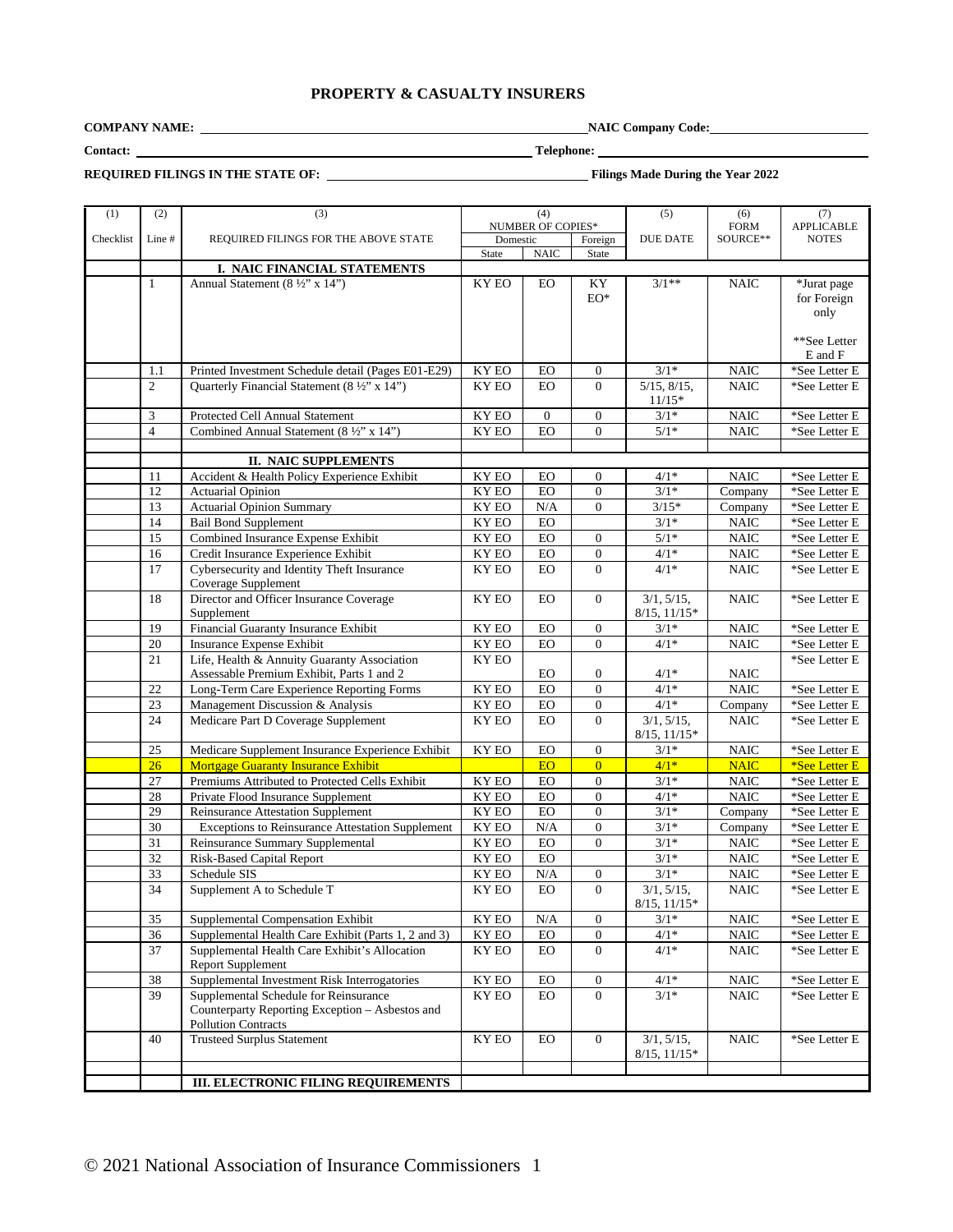| (1)       | (2)        | (3)                                                                                      | (4)                                |                              | (5)                                  | (6)                 | (7)                       |                                            |
|-----------|------------|------------------------------------------------------------------------------------------|------------------------------------|------------------------------|--------------------------------------|---------------------|---------------------------|--------------------------------------------|
| Checklist | Line#      | REQUIRED FILINGS FOR THE ABOVE STATE                                                     | NUMBER OF COPIES*<br>Domestic      |                              | Foreign                              | <b>DUE DATE</b>     | <b>FORM</b><br>SOURCE**   | <b>APPLICABLE</b><br><b>NOTES</b>          |
|           |            |                                                                                          | State                              | <b>NAIC</b>                  | State                                |                     |                           |                                            |
|           | 61         | Annual Statement Electronic Filing                                                       | KY EO                              | <b>EO</b>                    | KY                                   | $3/1**$             | <b>NAIC</b>               | *Jurat page                                |
|           |            |                                                                                          |                                    |                              | $EO^*$                               |                     |                           | for Foreign                                |
|           |            |                                                                                          |                                    |                              |                                      |                     |                           | only                                       |
|           |            |                                                                                          |                                    |                              |                                      |                     |                           |                                            |
|           |            |                                                                                          |                                    |                              |                                      |                     |                           | **See Letter<br>E and F                    |
|           | 62         | March .PDF Filing                                                                        | KY EO                              | <b>EO</b>                    | KY                                   | $3/1**$             | <b>NAIC</b>               | *Jurat page                                |
|           |            |                                                                                          |                                    |                              | $EO^*$                               |                     |                           | for Foreign                                |
|           |            |                                                                                          |                                    |                              |                                      |                     |                           | only                                       |
|           |            |                                                                                          |                                    |                              |                                      |                     |                           |                                            |
|           |            |                                                                                          |                                    |                              |                                      |                     |                           | **See Letter                               |
|           |            |                                                                                          |                                    |                              |                                      |                     |                           | E and FE                                   |
|           | 63         | Risk-Based Capital Electronic Filing                                                     | KY EO                              | EO                           | $\boldsymbol{0}$                     | $3/1*$              | <b>NAIC</b>               | *See Letter E                              |
|           | 64<br>65   | Risk-Based Capital .PDF Filing<br>Combined Annual Statement Electronic Filing            | $\mathbf{K}\mathbf{Y}$ EO<br>KY EO | <b>EO</b><br>EO              | $\boldsymbol{0}$<br>$\boldsymbol{0}$ | $3/1*$<br>$5/1*$    | $\rm NAIC$<br><b>NAIC</b> | $^*\mathbf{See}$ Letter E<br>*See Letter E |
|           | 66         | Combined Annual Statement .PDF Filing                                                    | KY EO                              | EO                           | $\overline{0}$                       | $5/1*$              | $\rm NAIC$                | *See Letter E                              |
|           | 67         | Supplemental Electronic Filing                                                           | KY EO                              | ${\rm EO}$                   | $\overline{0}$                       | $4/1*$              | $\rm NAIC$                | *See Letter E                              |
|           | 68         | Supplemental .PDF Filing                                                                 | KY EO                              | EO                           | $\boldsymbol{0}$                     | $4/1*$              | <b>NAIC</b>               | *See Letter E                              |
|           | 69         | Quarterly Statement Electronic Filing                                                    | KY EO                              | EO                           | $\Omega$                             | $5/15$ , $8/15$ ,   | <b>NAIC</b>               | *See Letter E                              |
|           |            |                                                                                          |                                    |                              |                                      | $11/15*$            |                           |                                            |
|           | 70         | Quarterly .PDF Filing                                                                    | KY EO                              | <b>EO</b>                    | $\overline{0}$                       | $5/15$ , $8/15$ ,   | <b>NAIC</b>               | *See Letter E                              |
|           |            |                                                                                          |                                    |                              |                                      | $11/15*$            |                           |                                            |
|           | 71         | June .PDF Filing                                                                         | KY EO                              | <b>EO</b>                    | $\overline{0}$                       | $6/1\,^*$           | <b>NAIC</b>               | *See Letter E                              |
|           |            |                                                                                          |                                    |                              |                                      |                     |                           |                                            |
|           |            | IV. AUDIT/INTERNAL CONTROL<br><b>RELATED REPORTS</b>                                     |                                    |                              |                                      |                     |                           |                                            |
|           | 81         | <b>Accountants Letter of Oualifications</b>                                              | KY EO                              | EO                           | $\overline{0}$                       | $6/1*$              | Company                   | *See Letter E                              |
|           | 82         | <b>Audited Financial Reports</b>                                                         | KY EO                              | <b>EO</b>                    | $\overline{0}$                       | $6/1*$              | Company                   | *See Letter E                              |
|           | 83         | Audited Financial Reports Exemption Affidavit                                            | KY EO                              | N/A                          | $\boldsymbol{0}$                     |                     | Company                   | *See Letter E                              |
|           | 84         | <b>Communication of Internal Control Related Matters</b>                                 | KY EO                              |                              |                                      |                     |                           | *See Letter E                              |
|           |            | Noted in Audit                                                                           |                                    | EO.                          | 0                                    | $8/1*$              | Company                   |                                            |
|           | 85         | Independent CPA (change)                                                                 | KY EO                              | N/A                          | $\boldsymbol{0}$                     |                     | Company                   |                                            |
|           | 86         | Management's Report of Internal Control Over                                             | KY EO                              |                              |                                      |                     |                           | *See Letter E                              |
|           |            | <b>Financial Reporting</b>                                                               |                                    | N/A                          | $\boldsymbol{0}$                     | $8/1*$              | Company                   |                                            |
|           | 87         | Notification of Adverse Financial Condition                                              | KY EO                              | N/A                          | $\boldsymbol{0}$                     |                     | Company                   |                                            |
|           | 88         | Relief from the five-year rotation requirement for<br>lead audit partner                 | KY EO                              |                              | $\overline{0}$                       | $3/1*$              |                           | *See Letter E                              |
|           | 89         | Relief from the one-year cooling off period for                                          | KY EO                              | EO.                          | $\overline{0}$                       |                     | Company                   | *See Letter E                              |
|           |            | independent CPA                                                                          |                                    | EO                           |                                      | $3/1^{\ast}$        | Company                   |                                            |
|           | 90         | Relief from the Requirements for Audit Committees                                        | KY EO                              | EO                           | $\overline{0}$                       | $3/1*$              | Company                   | *See Letter E                              |
|           | 91         | Request to File Consolidated Audited Annual                                              | KY EO                              | N/A                          | $\overline{0}$                       |                     | Company                   |                                            |
|           |            | <b>Statements</b>                                                                        |                                    |                              |                                      |                     |                           |                                            |
|           | 92         | Request for Exemption to File Management's                                               | KY EO                              | N/A                          | $\boldsymbol{0}$                     |                     | Company                   |                                            |
|           |            | Report of Internal Control Over Financial Reporting                                      |                                    |                              |                                      |                     |                           |                                            |
|           |            |                                                                                          |                                    |                              |                                      |                     |                           |                                            |
|           |            | V. STATE REQUIRED FILINGS***                                                             |                                    |                              |                                      |                     |                           |                                            |
|           | 101<br>102 | Corporate Governance Annual Disclosure***<br>Filings Checklist (with Column 1 completed) | <b>KY EO</b>                       | $\mathbf{0}$<br>$\mathbf{0}$ | $\boldsymbol{0}$                     | $6/1*$              | Company<br>State          | *See Letter E                              |
|           | 103        | Form B-Holding Company Registration Statement                                            | $\mathbf{XXX}$<br>KY EO            | $\mathbf{0}$                 | $\boldsymbol{0}$<br>$\boldsymbol{0}$ | $4/1*$              | Company                   | *See Letter E                              |
|           | 104        | Form F-Enterprise Risk Report ****                                                       | KY EO                              | $\mathbf{0}$                 | $\boldsymbol{0}$                     | $4/1*$              | Company                   | *See Letter E                              |
|           | 105        | <b>ORSA *****</b>                                                                        | KY EO                              | $\mathbf{0}$                 | $\boldsymbol{0}$                     | $8/1*$              | Company                   | *See Letter E                              |
|           | 106        | Premium Tax                                                                              | See "D"                            | $\overline{0}$               | See                                  |                     | State                     | See "D" page                               |
|           |            |                                                                                          | page 3                             |                              | " $D$ "                              |                     |                           | 3                                          |
|           |            |                                                                                          |                                    |                              | page 3                               |                     |                           |                                            |
|           | 107        | <b>State Filing Fees</b>                                                                 | KY EO                              | $\overline{0}$               | <b>KY EO</b>                         | $3/1*$              | <b>State</b>              | *See Letter E                              |
|           |            |                                                                                          |                                    |                              |                                      |                     |                           | and F                                      |
|           | 108        | <b>Signed Jurat</b>                                                                      | KY EO                              | $\overline{0}$               | KY<br>${\rm EO}^*$                   | 3/1, 5/15,<br>8/15, | $\rm NAIC$                | $*\overline{A}$ nnually<br>only for        |
|           |            |                                                                                          |                                    |                              |                                      | $11/15**$           |                           | foreign                                    |
|           |            |                                                                                          |                                    |                              |                                      |                     |                           | companies                                  |
|           |            |                                                                                          |                                    |                              |                                      |                     |                           |                                            |
|           |            |                                                                                          |                                    |                              |                                      |                     |                           |                                            |
|           |            |                                                                                          |                                    |                              |                                      |                     |                           | **See Letter                               |
|           |            |                                                                                          |                                    |                              |                                      |                     |                           | E and F                                    |
|           | 109        | <b>Group Capital Calculation</b>                                                         | <b>KY EO</b>                       | $\overline{0}$               | $\overline{0}$                       | $4/1*$              | <b>NAIC</b>               | *See Letter E                              |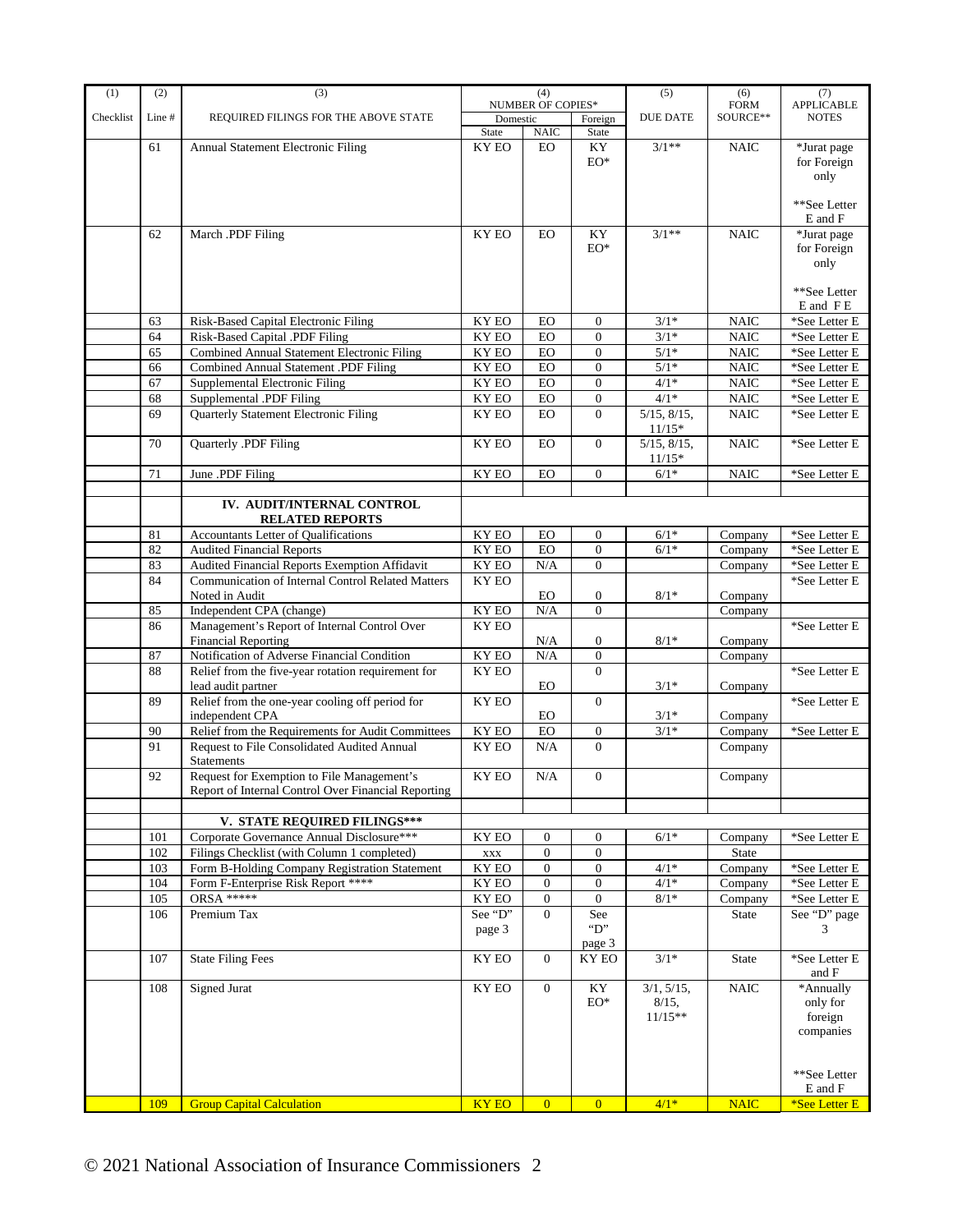| (1)       | (2)    | (3)                                                                                                   | (4)                      |             | (5)            | (6)                                 | (7)          |                                                                                   |
|-----------|--------|-------------------------------------------------------------------------------------------------------|--------------------------|-------------|----------------|-------------------------------------|--------------|-----------------------------------------------------------------------------------|
|           |        |                                                                                                       | <b>NUMBER OF COPIES*</b> |             |                |                                     | <b>FORM</b>  | <b>APPLICABLE</b>                                                                 |
| Checklist | Line # | REQUIRED FILINGS FOR THE ABOVE STATE                                                                  | Domestic                 |             | Foreign        | <b>DUE DATE</b>                     | SOURCE**     | <b>NOTES</b>                                                                      |
|           |        |                                                                                                       | <b>State</b>             | <b>NAIC</b> | <b>State</b>   |                                     |              |                                                                                   |
|           | 110    | Certificate of Deposit-Foreign ONLY                                                                   | $\overline{0}$           | $\Omega$    | KY<br>$EO^*$   | $3/1**$                             | <b>State</b> | *Foreign<br><b>ONLY</b>                                                           |
|           |        |                                                                                                       |                          |             |                |                                     |              | **See Letter<br>E                                                                 |
|           | 111    | Detail Listing of Securities Held Under Safekeeping (Form<br>143)                                     | <b>KY EO</b>             | $\Omega$    | KY<br>$EO^*$   | 3/1, 5/15,<br>$8/15$ .<br>$11/15**$ | <b>State</b> | *Required for<br>foreign<br>companies if<br>deposit held<br>in KY<br>**See Letter |
|           |        |                                                                                                       |                          |             |                |                                     |              | F.                                                                                |
|           | 112    | Affidavit Covering Finance Committee                                                                  | <b>KY EO</b>             | $\Omega$    | $\overline{0}$ | $3/1*$                              | <b>State</b> | *See Letter E                                                                     |
|           | 113    | Schedule of Miscellaneous Investments (Form 460 and<br>47 <sub>0</sub>                                | KY EO                    | $\Omega$    | $\overline{0}$ | $3/1, 5/15$ ,<br>$8/15$ , $11/15*$  | <b>State</b> | *See Letter E                                                                     |
|           | 114    | Reconciliation and Summary of Assets and Reserve<br>Requirements (Form 480)                           | KY EO                    | $\Omega$    | $\Omega$       | 3/1                                 | <b>State</b> | *See Letter E                                                                     |
|           | 115    | Direct Business Page (State Page)                                                                     | KY EO                    | 1           | $\overline{0}$ | $3/1*$                              | <b>NAIC</b>  | *See Letter E                                                                     |
|           | 116    | Direct Economic Impact of KY Captive During Current<br>Reporting Year (Form Cl-150) Captive RRGs Only | KY EO                    | $\Omega$    | $\Omega$       | $3/1*$                              | <b>State</b> | *See Letter E                                                                     |
|           | 117    | Certificate of Advertising (Form 440)                                                                 | KY EO                    | $\Omega$    | $\overline{0}$ | $3/1*$                              | <b>State</b> | *See Letter E                                                                     |

**\*If XXX appears in this column, this state does not require this filing, if hard copy is filed with the state of domicile and if the data is filed electronically with the NAIC. If N/A appears in this column, the filing is required with the domiciliary state. EO (electronic only filing).**

**\*\*If Form Source is NAIC, the form should be obtained from the appropriate vendor.**

**\*\*\*For those states that have adopted the NAIC Corporate Governance Annual Disclosure Model Act, an annual disclosure is required of all insurers or insurance groups by June 1. The Corporate Governance Annual Disclosure is a state filing only and should not be submitted by the company to the NAIC. Note however that this filing is intended to be submitted to the lead state if filed at the insurance group level. For more information on lead states, see the following NAIC URL:** http://www.naic.org/public\_lead\_state\_report.htm.

**\*\*\*\*For those states that have adopted the NAIC updated Holding Company Model Act, a Form F filing is required annually by holding company groups. Consistent with the Form B filing requirements, the Form F is a state filing only and should not be submitted by the company to the NAIC. Note however that this filing is intended to be submitted to the lead state. For more information on lead states, see the following NAIC URL:** http://www.naic.org/public\_lead\_state\_report.htm

**\*\*\*\*\*For those states that have adopted the NAIC Risk Management and Own Risk and Solvency Assessment Model Act, a summary report is required annually by insurers and insurance groups above a specified premium threshold. The ORSA Summary Report is a state filing only and should not be submitted by the company to the NAIC. Note however that this filing is intended to be submitted to the lead state if filed at the insurance group level. For more information on lead states, see the following NAIC URL:** http://www.naic.org/public\_lead\_state\_report.htm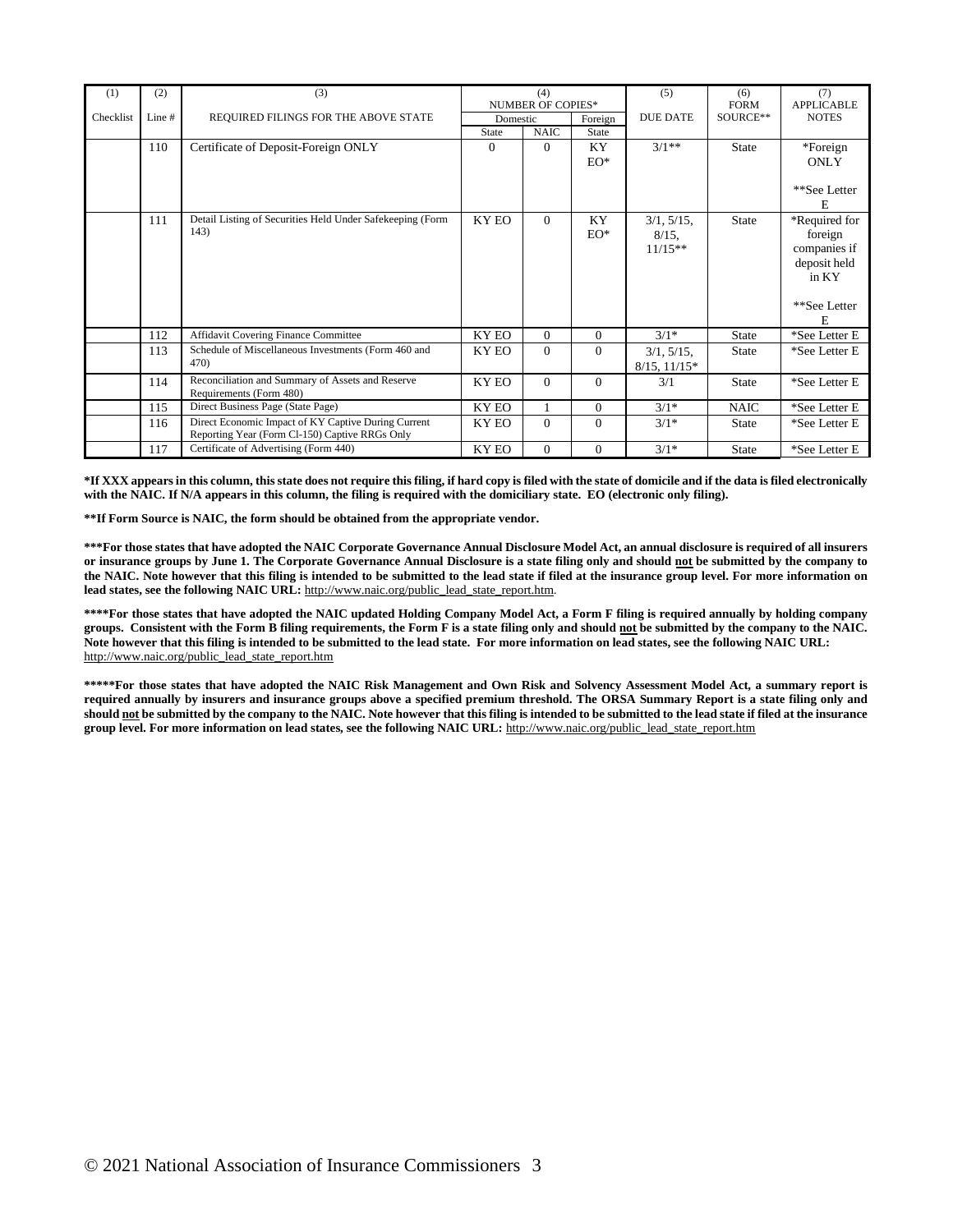| For<br><b>Companies</b><br>to Use<br><b>Checklist</b> | NOTES AND INSTRUCTIONS (A-K APPLY TO<br><b>ALL FILINGS)</b>                                                                                                                                                               |                                                                                                   |
|-------------------------------------------------------|---------------------------------------------------------------------------------------------------------------------------------------------------------------------------------------------------------------------------|---------------------------------------------------------------------------------------------------|
| A                                                     | Required Filings Contact Person:                                                                                                                                                                                          | <b>Contacts:</b>                                                                                  |
|                                                       | <b>Kentucky Department of Insurance</b><br><b>Financial Standards and Examination Division</b><br><b>Mayo-Underwood Building</b><br>500 Mero Street, 2SE11<br>P.O. Box 517                                                | Primary: Rodney Hugle & Ardena<br><b>Rogers</b><br>Rodney.Hugle@ky.gov &<br>Ardenak.Rogers@ky.gov |
|                                                       | Frankfort, KY 40601<br>Phone Number: 502-564-6082                                                                                                                                                                         | <b>Secondary: Victoria Lloyd</b><br>Victoria.lloyd@ky.gov                                         |
|                                                       | Division e-mail:<br>DOI.FinancialStandardsMail@ky.gov                                                                                                                                                                     | <b>Phone Number: 502-564-6082</b>                                                                 |
|                                                       |                                                                                                                                                                                                                           | <b>Division e-mail:</b><br>DOI.FinancialStandardsMail@ky.gov                                      |
| B                                                     | Mailing Address: Mailing Address for KY<br><b>ELECTRONIC, Hand or Overnight delivery:</b>                                                                                                                                 | <b>Mailing Address for Regular Mail:</b>                                                          |
|                                                       | (Please note our address has changed)                                                                                                                                                                                     | <b>Department of Insurance</b><br>P.O. Box 517<br>Frankfort, KY 40602-0517                        |
|                                                       | <b>Department of Insurance</b><br>500 Mero Street 2SE11                                                                                                                                                                   |                                                                                                   |
|                                                       | <b>Frankfort, KY 40601</b>                                                                                                                                                                                                | <b>Attn: Financial Standards &amp;</b><br><b>Examination Division</b>                             |
|                                                       | <b>Attn: Financial Standards &amp; Examination Division</b>                                                                                                                                                               |                                                                                                   |
|                                                       | <b>KY ELECTRONIC of Annual Statement documents</b><br>(http://insurance.ky.gov/). Your Annual Statement<br>contact person should have the appropriate<br>"USERNAME" and "PASSWORD" to upload<br><b>Annual Statements.</b> |                                                                                                   |
|                                                       | FOR DOMESTIC COMPANY ONLY!!!<br>To upload their Annual Statement documents.<br><b>Division e-mail</b><br>DOI.FinancialStandardsMail@ky.gov                                                                                | <b>Division e-mail</b><br>DOI.FinancialStandardsMail@ky.gov                                       |
| $\mathbf C$                                           | Mailing Address for Filing Fees: RENEWAL FEES                                                                                                                                                                             |                                                                                                   |
|                                                       | <b>PAID ONLINE</b>                                                                                                                                                                                                        | Renewal fees paid online.                                                                         |
|                                                       | To pay online, click on services on the DOI website<br>(http://insurance.ky.gov/). Your Annual Statement<br>contact person should have the appropriate<br>"USERNAME" and "PASSWORD" to process the<br>payment.            | Other fees mailed to the address<br>above.                                                        |
|                                                       |                                                                                                                                                                                                                           |                                                                                                   |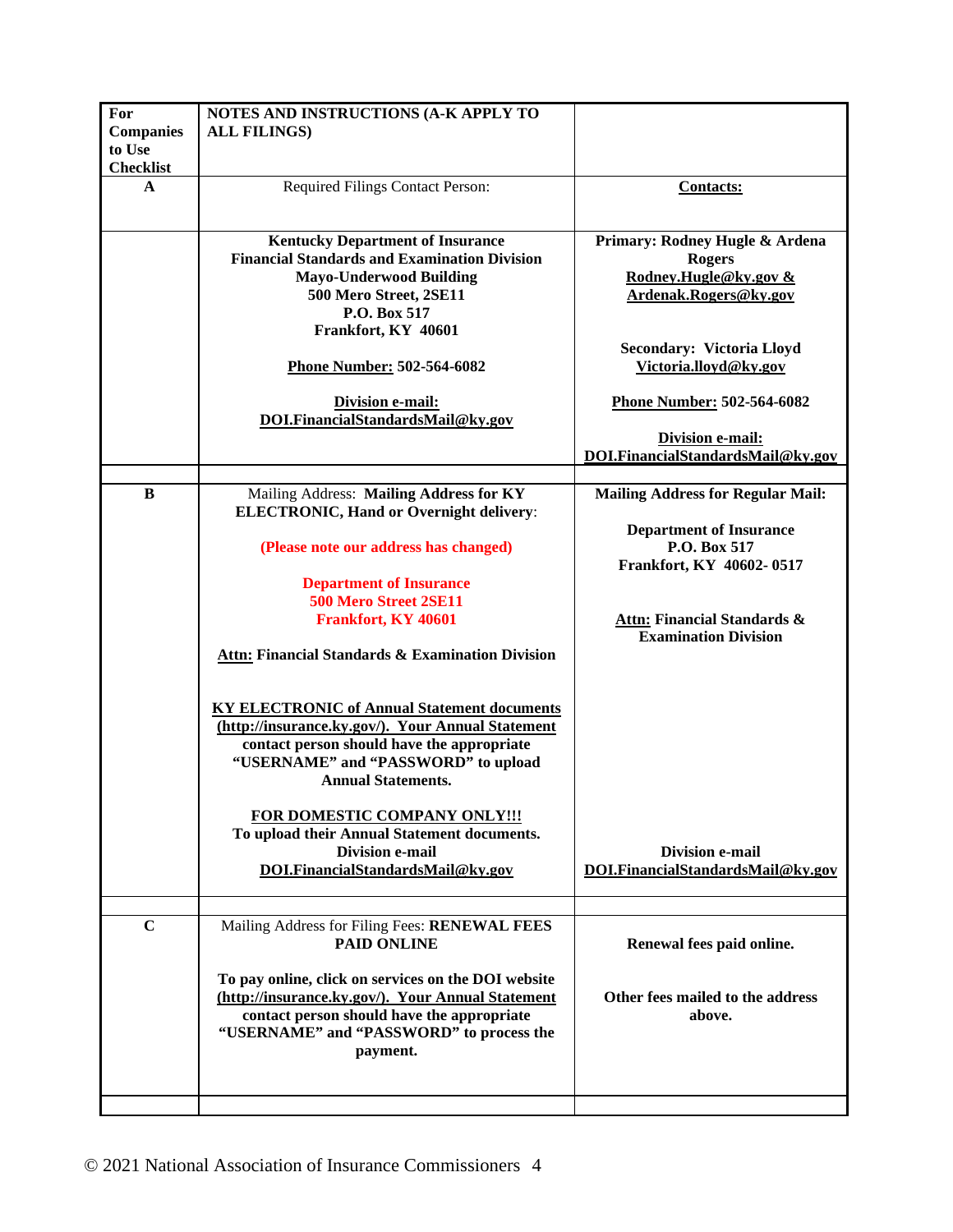| D            | Mailing Address for Premium Tax Payments: (see                                    | <b>Post Office Box:</b>                                                          |
|--------------|-----------------------------------------------------------------------------------|----------------------------------------------------------------------------------|
|              | below)                                                                            | <b>Department of Revenue</b>                                                     |
|              | Premium tax forms can be accessed on the Dept. of                                 | P.O. Box 1303                                                                    |
|              | Revenue's website (http://revenue.ky.gov/forms) Click<br>on "Current Year Forms." | Frankfort, KY 40602-1303<br><b>OR</b>                                            |
|              |                                                                                   | <b>Physical Address:</b>                                                         |
|              | <b>NOTE:</b>                                                                      | <b>Department of Revenue</b>                                                     |
|              | Please DO NOT Submit                                                              | 501 High Street                                                                  |
|              | <b>PREMIUM TAX payments to the</b>                                                | Frankfort, KY 40601                                                              |
|              | <b>KY Department of Insurance.</b>                                                | Phone Number: 502-564-4810                                                       |
|              |                                                                                   |                                                                                  |
|              |                                                                                   |                                                                                  |
| E            | Delivery Instructions: PAY ATTENTION TO YOUR                                      | ALL filings must be postmarked no                                                |
|              | <b>DEADLINES</b>                                                                  | later than the indicated due date,                                               |
|              |                                                                                   | regardless of the due date falling on a                                          |
|              |                                                                                   | weekend or holiday.                                                              |
|              |                                                                                   |                                                                                  |
| $\mathbf{F}$ | Late Filings: FINES FOR LATE FILINGS                                              | Companies will be fined \$100 per day                                            |
|              |                                                                                   | for ALL late filings, even in situations<br>where a request for extension has    |
|              |                                                                                   | been received in writing and                                                     |
|              |                                                                                   | approved. For all late filings received                                          |
|              |                                                                                   | WITHOUT extension approval, and                                                  |
|              |                                                                                   | additional civil penalty of \$1,000 may                                          |
|              |                                                                                   | be assessed.                                                                     |
| $\mathbf G$  | Original Signatures: REQUIRED FOR DOMESTIC                                        | Original signatures are required on                                              |
|              | <b>COMPANIES</b>                                                                  | ALL filings from domestic companies.                                             |
|              |                                                                                   | Foreign companies should follow the                                              |
|              |                                                                                   | <b>NAIC Annual Statement Instructions</b>                                        |
|              |                                                                                   | regarding signatures.                                                            |
| $\bf H$      | Signature/Notarization/Certification: REQUIRED BY                                 | Per KRS 304.3-240(1)-shall be verified                                           |
|              | <b>KENTUCKY STATUTE</b>                                                           | by oaths of a least two (2) of the                                               |
|              |                                                                                   | insurers' principal officers.                                                    |
|              |                                                                                   |                                                                                  |
| $\mathbf I$  | Amended Filings: APPLIES TO DOMESTIC                                              | For domestic companies, amended                                                  |
|              | <b>COMPANIES ONLY</b>                                                             | items must be filed within ten (10)                                              |
|              |                                                                                   | days of the amendment, along with an<br>explanation of the amendment. Same       |
|              |                                                                                   | applies for original filings where                                               |
|              |                                                                                   | signatures are required.                                                         |
|              |                                                                                   |                                                                                  |
| J            | Exceptions from normal filings:                                                   | Domestic companies should apply for<br>an exemption or extension at least thirty |
|              |                                                                                   | (30) days prior to the filing due date.                                          |
|              |                                                                                   | Foreign companies <b>MUST</b> supply a                                           |
|              |                                                                                   | written copy of any exemption or                                                 |
|              |                                                                                   | extension, received by their state of                                            |
|              |                                                                                   | domicile, at least ten (10) days prior to                                        |
|              |                                                                                   | their filing due date to receive approval                                        |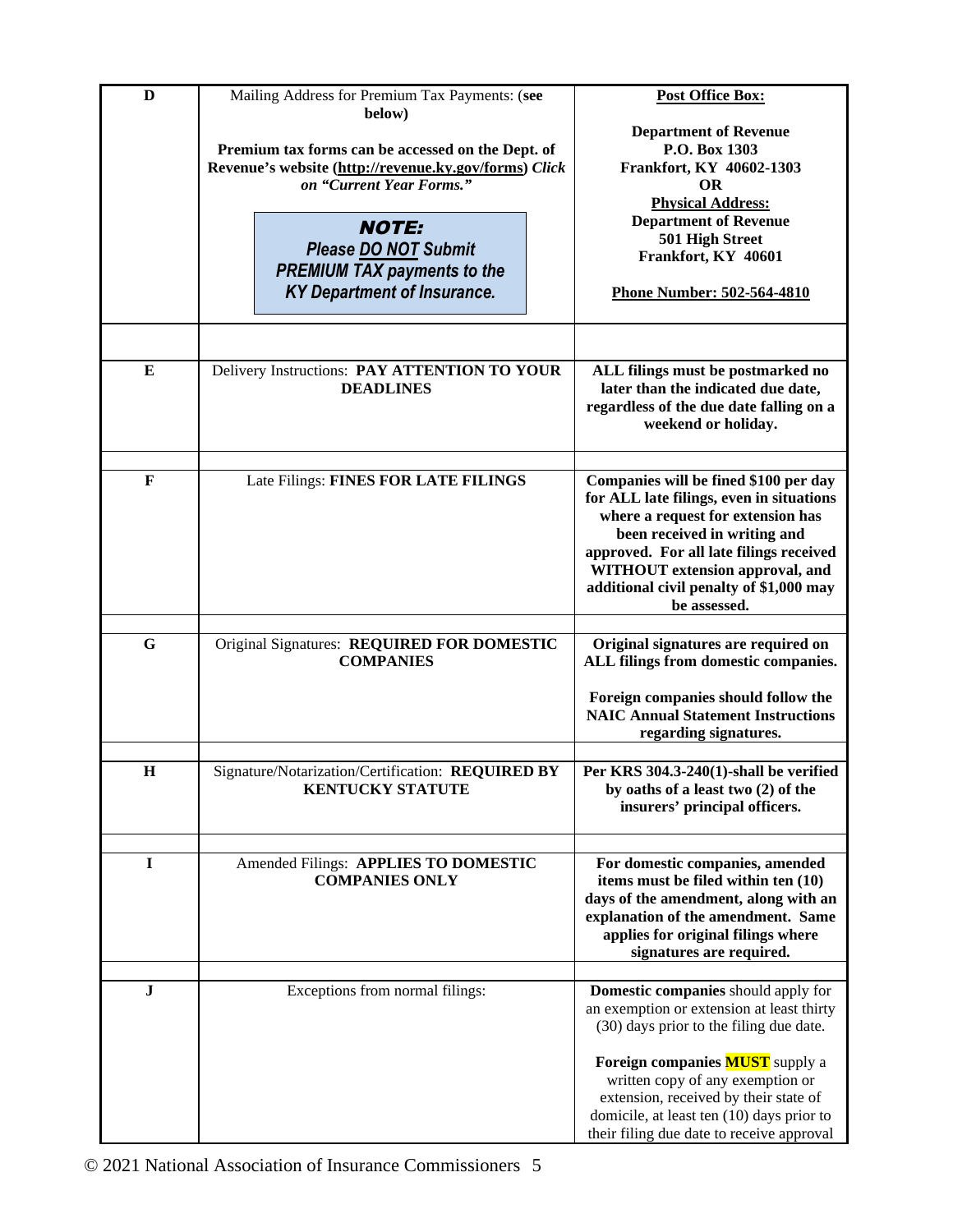|             |                                                                      | of an exemption or extension from the<br>Kentucky Department of Insurance.                                                                                                                                                             |
|-------------|----------------------------------------------------------------------|----------------------------------------------------------------------------------------------------------------------------------------------------------------------------------------------------------------------------------------|
|             |                                                                      |                                                                                                                                                                                                                                        |
| K           | Bar Codes (State or NAIC):                                           |                                                                                                                                                                                                                                        |
|             | <b>REFER TO http://insurance.ky.gov/</b>                             |                                                                                                                                                                                                                                        |
| L           | Signed Jurat:                                                        | <b>Please follow the NAIC Annual</b><br><b>Statement Instructions provided on</b><br>the Kentucky Department of<br><b>Insurance website.</b>                                                                                           |
|             |                                                                      | <b>Kentucky REQUIRES Foreign</b><br>companies to file a copy of a Signed<br>Jurat Page by March 1 as part of their<br><b>Annual Statement Filings.</b>                                                                                 |
| M           | <b>NONE Filings:</b><br><b>REFER TO http://insurance.ky.gov/</b>     | <b>Please follow the NAIC Annual</b><br><b>Statement Instructions provided on</b><br>the Kentucky Department of<br><b>Insurance website.</b>                                                                                           |
|             |                                                                      |                                                                                                                                                                                                                                        |
| $\mathbf N$ | Filings new, discontinued or modified materially since<br>last year: | For ALL companies, please see "Note<br>P" and "Note Q" below. Domestics,<br>please refer to "Note R."                                                                                                                                  |
|             |                                                                      |                                                                                                                                                                                                                                        |
| $\mathbf 0$ | <b>Notification of Adverse Financial Condition</b>                   | <b>Notice of Adverse Financial Condition</b><br>is due five (5) business days after<br>receipt of the accountant's report and<br>must be sent to the Kentucky<br><b>Department of Insurance Early</b><br><b>Warning Analyst (EWA):</b> |
|             |                                                                      | <b>Russell Coy, EWA</b><br><b>Kentucky Department of Insurance</b><br>P.O. Box 517<br>Frankfort, KY 40602-0517                                                                                                                         |
|             |                                                                      | Email: Russell.Coy@ky.gov                                                                                                                                                                                                              |
| ${\bf P}$   | <b>Kentucky Annual Filing Instructions:</b>                          | For additional instructions, please see<br>the attached Kentucky Annual Filing                                                                                                                                                         |
|             | <b>REFER TO http://insurance.ky.gov/</b>                             | <b>Instructions listed on the Kentucky</b><br>Department of Insurance website.<br>The instructions should appear<br>directly above the NAIC checklists<br>provided for each type of entity.                                            |
| Q           | Company's Responsibility to Review/Update their                      | All companies should refer to the                                                                                                                                                                                                      |
|             | <b>Information</b> on                                                | <b>Kentucky Department of Insurance</b><br>website under "Company Info" to                                                                                                                                                             |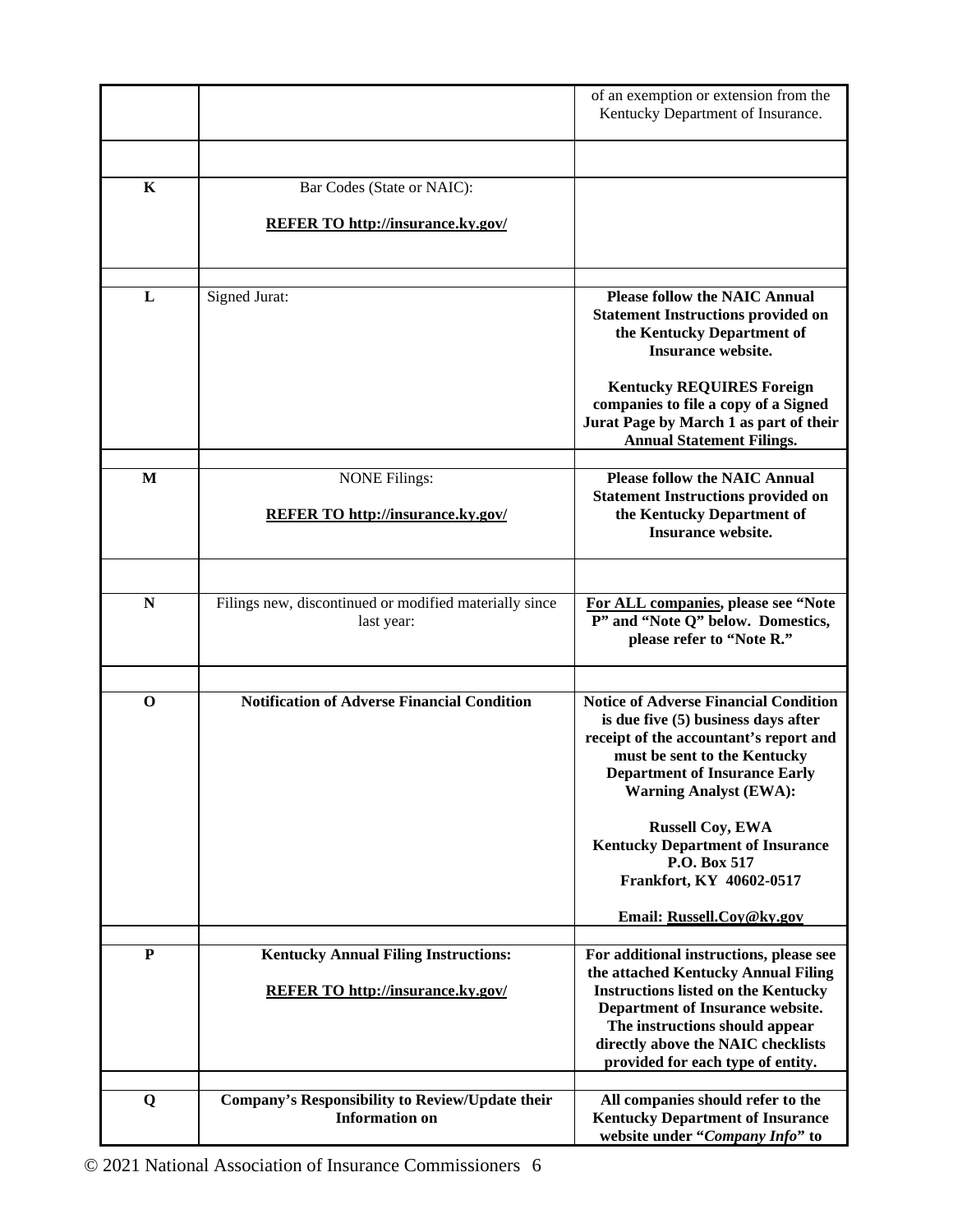|             | <b>Kentucky Department of Insurance website:</b><br>http://insurance.ky.gov/                                                                          | review and verify their company<br>information. If corrections or updates<br>need to be made, companies should<br>notify the Kentucky Department of<br>Insurance by submitting the<br>appropriate form(s) on the NAIC<br><b>UCAA Corporation Amendments</b><br><b>Application</b> |
|-------------|-------------------------------------------------------------------------------------------------------------------------------------------------------|-----------------------------------------------------------------------------------------------------------------------------------------------------------------------------------------------------------------------------------------------------------------------------------|
|             |                                                                                                                                                       | Please be advised:                                                                                                                                                                                                                                                                |
|             |                                                                                                                                                       | *the Form $12$ – deals with changes to<br>the Service of Process                                                                                                                                                                                                                  |
|             |                                                                                                                                                       | *the Form 14 - deals with address<br>changes                                                                                                                                                                                                                                      |
|             |                                                                                                                                                       | *the Form $2C -$ is the only form that<br>deals with the home office address<br>change                                                                                                                                                                                            |
|             |                                                                                                                                                       | *Biographical affidavits<br>should ONLY be submitted for NEW<br>Presidents for foreign companies only                                                                                                                                                                             |
|             |                                                                                                                                                       | <b>For Domestic Companies,</b><br>biographical affidavits need to be<br>submitted for any changes in officers,<br>directors, or major shareholders.                                                                                                                               |
| $\mathbf R$ | <b>Actuarial Opinion Summary: REQUIRED FROM</b>                                                                                                       | All domestic companies are required                                                                                                                                                                                                                                               |
|             | <b>DOMESTICS</b>                                                                                                                                      | to file the Actuarial Opinion<br>Summary. Only one (1) copy of the<br>summary is needed and stamp the<br>envelope "confidential."                                                                                                                                                 |
| S           | <b>Direct Economic Impact of Kentucky Captive During</b><br><b>Current Reporting Year (Form CI-150): FOR</b><br>"DOMESTIC" RISK RETENTION GROUPS ONLY | Note S pertains to domestic risk<br>retention groups.                                                                                                                                                                                                                             |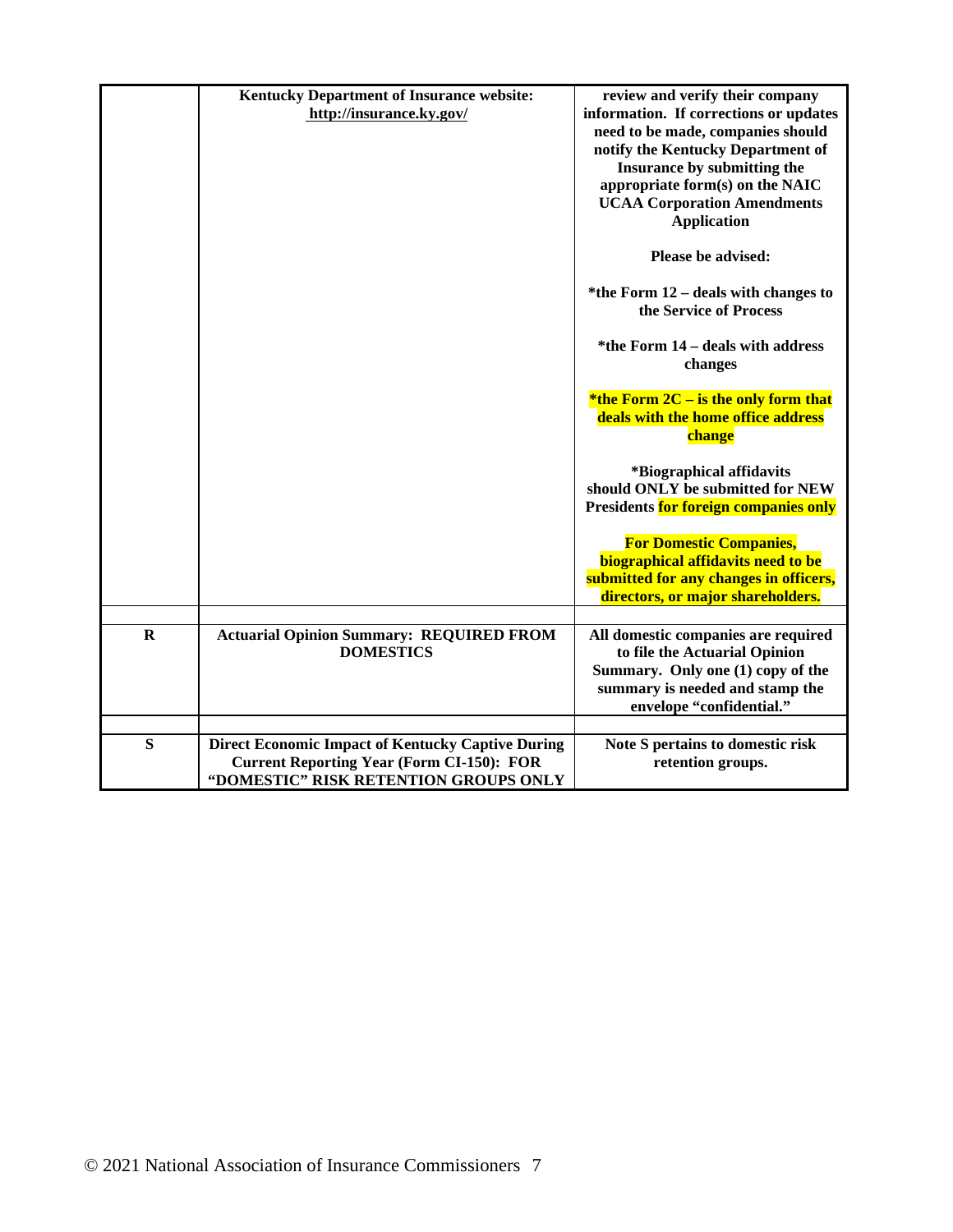### **General Instructions For Companies to Use Checklist**

**Please Note: This state's instructions for companies to file with the NAIC are included in this Checklist. The NAIC will not be sending their own checklist this year.**

## **Electronic filing is intended to be filing(s) submitted to the NAIC via the NAIC Internet Filing Site which eliminates the need for a company to submit diskettes or CD-ROM to the NAIC. Companies are not required to file hard copy filings with the NAIC.**

### **Column (1) Checklist**

Companies may use the checklist to submit to a state, if the state requests it. Companies should copy the checklist and place an "x" in this column when submitting information to the state.

### **Column (2) Line #**

Line # refers to a standard filing number used for easy reference. This line number may change from year to year.

### **Column (3) Required Filings**

Name of item or form to be filed.

The *Annual Statement Electronic Filing* includes the annual statement data and all supplements due March 1, per the *Annual Statement Instructions.* This includes all detail investment schedules and other supplements for which the *Annual Statement Instructions* exempt printed detail.

The *March .PDF Filing* is the .pdf file for annual statement data, detail for investment schedules and supplements due March 1.

The *Risk-Based Capital Electronic Filing* includes all risk-based capital data.

The *Risk-Based Capital.PDF Filing* is the .pdf file for risk-based capital data.

The *Supplemental Electronic Filing* includes all supplements due April 1, per the *Annual Statement Instructions.*

The *Supplemental.PDF Filing* is the .pdf file for all supplemental schedules and exhibits due April 1.

The *Quarterly Statement Electronic Filing* includes the complete quarterly statement data.

The *Quarterly Statement.PDF Filing* is the .pdf file for quarterly statement data.

The *Combined Annual Statement Electronic Filing* includes the required pages of the combined annual statement and the combined Insurance Expense Exhibit.

The *Combined Annual Statement.PDF Filing* is the .pdf file for the Combined annual statement data and the combined Insurance Expense Exhibit.

The *June .PDF Filing* is the .pdf file for the Audited Financial Statements and Accountants Letter of Qualifications.

#### **Column (4) Number of Copies**

Indicates the number of copies that each foreign or domestic company is required to file for each type of form. The Blanks (EX) Task Force modified the 1999 *Annual Statement Instructions* to waive paper filings of certain NAIC supplements and certain investment schedule detail if such investment schedule data is available to the states via the NAIC database. The checklists reflect this action taken by the Blanks (EX) Task Force. XXX appears in the "Number of Copies" "Foreign" column for the appropriate schedules and exhibits. **Some states have chosen to waive printed quarterly and annual statements from their foreign insurers and to rely upon the NAIC database for these filings. This waiver could include supplemental annual statement filings. The XXX in this column might signify that the state has waived the paper filing of the annual statement and all supplements.**

© 2021 National Association of Insurance Commissioners 8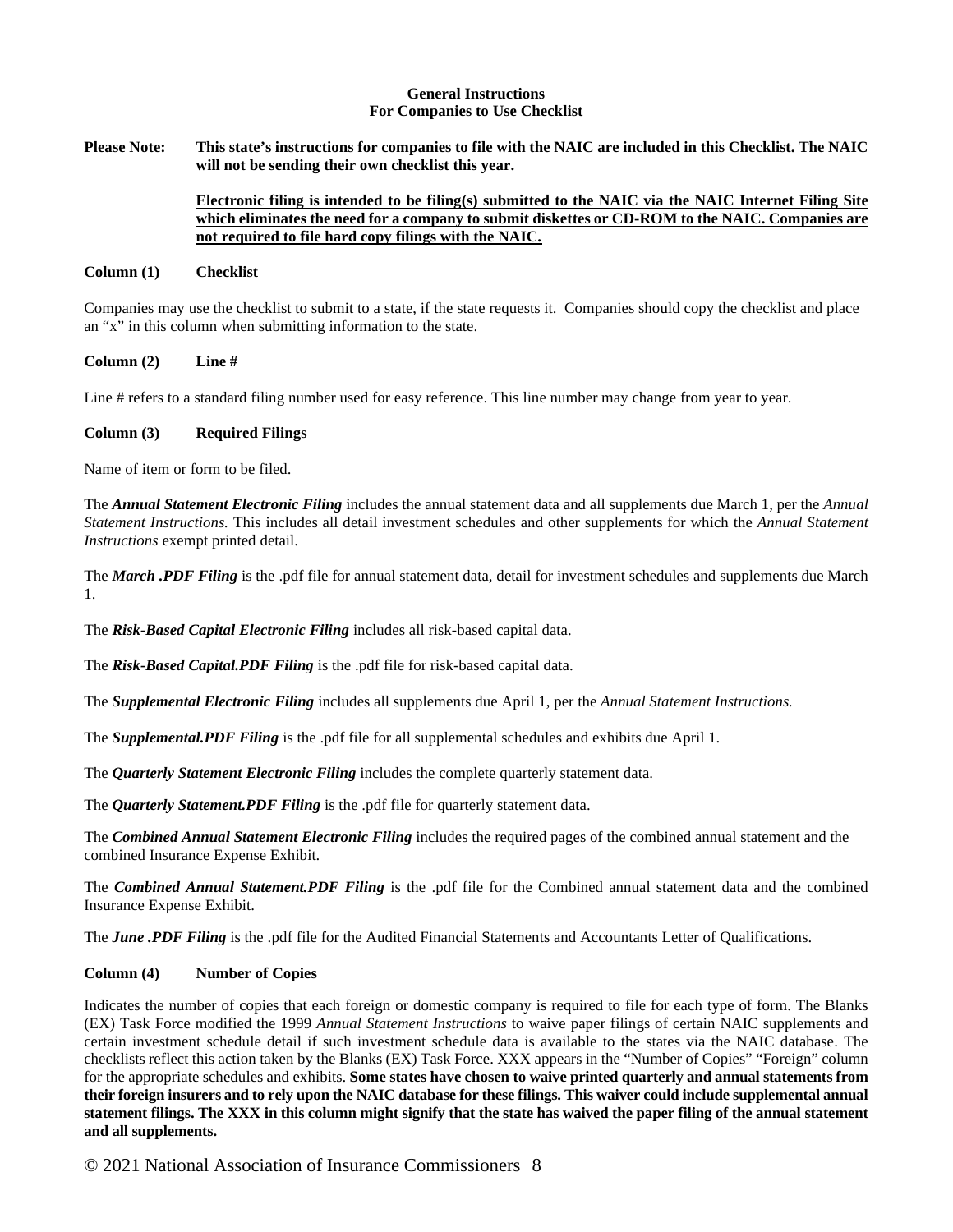## **Column (5) Due Date**

Indicates the date on which the company must file the form.

### **Column (6) Form Source**

This column contains one of three words: "NAIC," "State," or "Company," If this column contains "NAIC," the company must obtain the forms from the appropriate vendor. If this column contains "State," the state will provide the forms with the filing instructions. If this column contains "Company," the company, or its representative (e.g., its CPA firm), is expected to provide the form based upon the appropriate state instructions or the NAIC *Annual Statement Instructions.*

## **Column (7) Applicable Notes**

This column contains references to the Notes to the Instructions that apply to each item listed on the checklist. The company should carefully read these notes before submitting a filing.

### w:\qa\blanks\checklists\2020 filings made in 2021\3 propcklist\_2020\_filingsmade2021.docx **General Instructions For States to Complete Checklist**

Each checklist is divided into five sections. The first section contains the major NAIC filings. The second section lists all of the NAIC supplements, whether they are to be bound into the statement or not. The third section lists items to be filed electronically with the NAIC. The fourth section is a list of all of the filings related to the audited financial statements. The fifth section lists state-specific filing requirements. **The items in the first four sections should remain in the same order as the examples**. This will enable companies to locate common information about a particular filing from each state. Finally, there is a section of notes to the instructions. The purpose of the Notes is to provide companies with state-specific information in a standard format. You may require more notes than provided; however, **the first notes should remain in the same order and format for each state**. Each state-specific note should contain state-specific instructions where any state deviates from specific NAIC instructions. The state should mail the company instructions to companies along with the checklist or post these instructions to its website. New requirements or changes to the checklists will be highlighted for your convenience.

## **Please Note: Your state's requirements for companies to file with the NAIC should be incorporated into this Checklist.**

#### **Column 1 Checklist**

This column provides the company a method for marking completed forms or filings.

#### **Column 2 Line #**

Refers to a standard filing number used for easy reference and which may change from year to year, but should remain the same between states (i.e., number 61 - Annual Statement Electronic Filing is the same for all jurisdictions.). States may expand the State Required Filings Section to include up to 100 filings required by any individual state.

## **Column 3 Required Filings**

Name of item or form to be filed. Each section is alphabetized. Please note that the items shown under "State Required Filings" may not apply to your state. The items included are those that a significant number of states require. Please add your state-specific filings in Section V.

## **Group Capital Calculation has been added to the "State Required Filings" section of the checklist.**

If more than one state page is required from each company, please insert this requirement under "State Required Filings." Likewise, if your state requires the Risk-Based Capital from your domestic companies to be filed with you in addition to companies filing this with the NAIC, please insert this requirement under "State Required Filings."

The 1999 *Annual Statement Instructions* were modified to waive paper filings of certain NAIC supplements (those supplements previously included in the Electronic Filing Pilot Project) and certain investment schedule detail, if such investment schedule data is available to the states via the NAIC database. The checklists have been modified to reflect this action taken by the Blanks (EX) Task Force. XXX appears in the "Number of Copies" "Foreign" column for the appropriate schedules and exhibits. If you are deviating from the *Annual Statement Instructions* and wish to have these items filed in hard copy with your department, you should remove XXX from this column and insert the number of copies required. You should also make a note to companies that an

# © 2021 National Association of Insurance Commissioners 9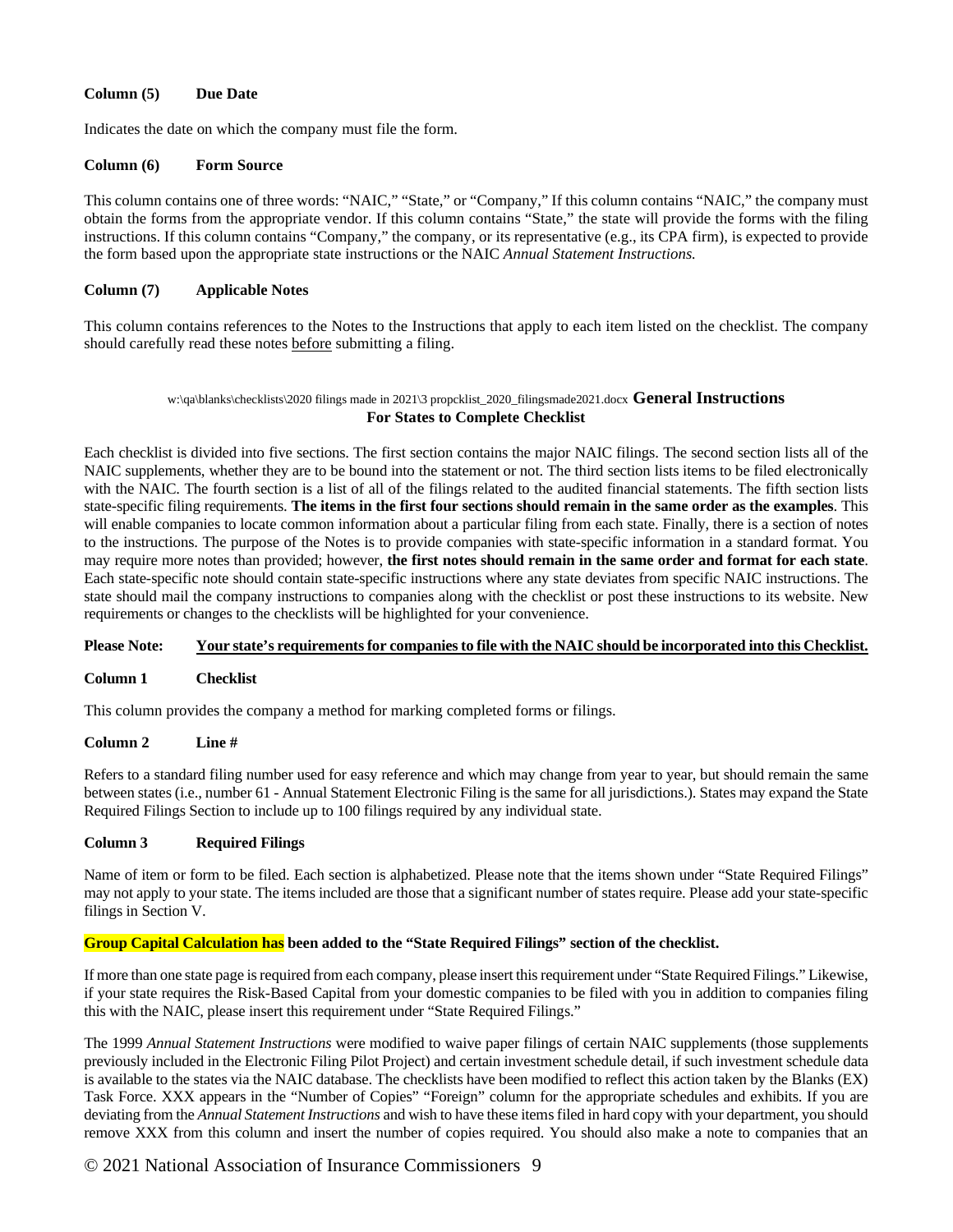additional copy is not required if these schedules are bound in the Annual Statement.

## **Column 4 Number of Copies**

This column indicates the number of copies that a foreign or domestic company is required to file for each type of form. The 1999 *Annual Statement Instructions* were modified to exclude the requirement for filing paper copies of investment schedules from foreign companies if the data is captured on the NAIC database. The 1999 *Annual Statement Instructions* were modified to include the supplements that were part of the Electronic Filing Pilot. An XXX appears in the foreign column, if the schedule or supplement is included in either of these instructions. If you require paper copies of these schedules or supplements, you should remove XXX from this column and insert the number of copies required. An N/A appears in this column if the filing is only required with the state of domicile according to the NAIC *Annual Statement Instructions.* This does not preclude any state from requesting these documents from any company. If you wish to request the documents, simply remove the XXX or N/A and insert the number of copies that you require.

## **Column 5 Due Date**

Due Date indicates the date a filing is required with the state insurance regulatory authority. If you do not require a specific filing, please replace the date with XXX. Use Note E to explain any other filing instructions regarding due dates.

### **Column 6 Form Source**

This column contains one of three words: "NAIC," "State," or "Company," If this column contains "NAIC," the company must obtain the forms from the appropriate vendor. If this column contains "State," the state will provide the forms with the filing instructions. If this column contains "Company," the company, or its representative (e.g., its CPA firm), is expected to provide the form based upon the appropriate state instructions or the NAIC *Annual Statement Instructions*. Insert a "#" sign after the form source where the state has changed the requirements since last year or the item is a new NAIC blank. Do not insert a "#" sign if the NAIC blank has changed, as this would lead to many "#" signs, making its use somewhat meaningless.

## **Column 7 Applicable Notes**

This column contains references to the Notes and Instructions that apply to each item. However, Notes A-K apply to all filings.

#### **Item 85**

Insert specific instructions related to appointment or change in Independent CPA.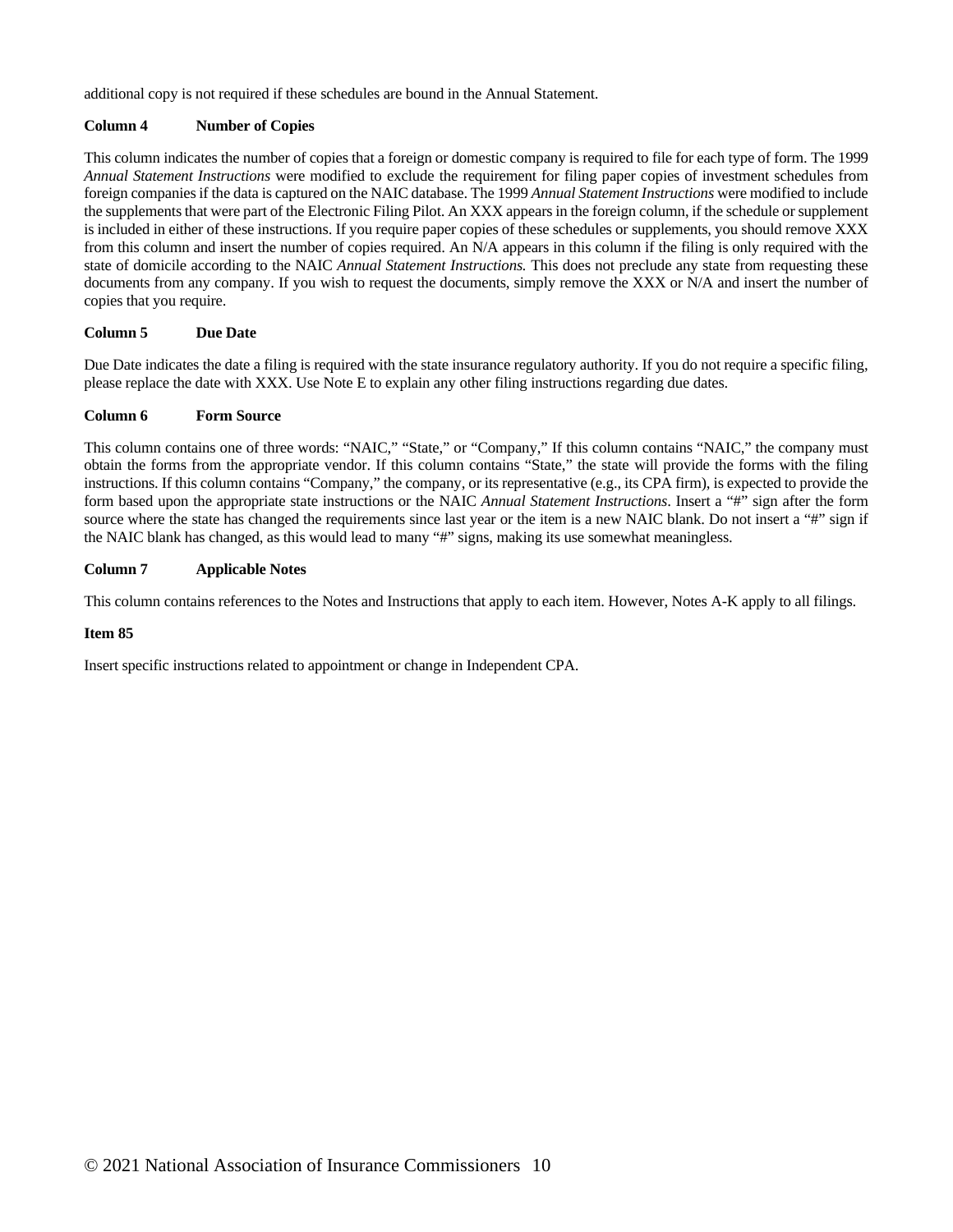#### **Instructions and Suggested Language for the Notes**

General:

- 1. *Suggested language* for each note should be used to the extent possible.
- 2. Some of the suggested language covers different ideas, for example, note E has several different issues that could apply. Where appropriate, combine language.
- 3. Where appropriate, list each item and special instructions (see notes H and K, for examples)
- 4. **Examples** for notes are shown in italics and should be replaced by your state-specific instructions.
- Note A......should provide the name(s), email address(es) and phone number(s) of a person that companies may contact with questions regarding filings. If there is more than one person, please indicate the types of calls each person takes, in addition to their name and number.
- **Note B**......should list the mailing address, and hand delivery address (if different) for required filings.
- **Note C**......should provide specific information related to the amount(s) and mailing address for filing fees.
- **Note D**......should list the mailing address for premium taxes (and a contact if appropriate). If your state has a different Department collect premium taxes (not the Department that collects other insurance information, fees), please indicate that Department, and provide a contact name if possible.
- **Note E**......should contain instructions on delivery dates, and any other special delivery instructions:

| .                | E-1   | All filings must be physically received at one of the addresses in Note B no later than the indicated due<br>date. |
|------------------|-------|--------------------------------------------------------------------------------------------------------------------|
|                  |       | All items must be mailed U.S. mail.                                                                                |
| . <b>.</b> .<br> |       | If the due date falls on a weekend or holiday, then the deadline is extended to the next business day.             |
|                  | 0r    |                                                                                                                    |
|                  | $E-2$ | All filings must be postmarked no later than the indicated due date.                                               |
|                  |       | All items must be mailed U.S. mail.                                                                                |
|                  |       | If the due date falls on a weekend or holiday, then the deadline is extended to the next business day.             |
|                  |       | NT 22 2 17 20 21 21 21 22 23 24 25 26 27 28 29 20 21 22 23 24 25 26 27 28 29 20 21 22 23 24 25 26 27 27 27 27      |

**Note F** ......should describe any penalties for late filings

| <br>Companies will be fined \$100 per day for a late filing.                                           |
|--------------------------------------------------------------------------------------------------------|
| <br><br>Company's license may be suspended if the annual statement is received more than 30 days late. |

**Note G**......should contain language on original signatures:

.................. *Original signatures required on all filings from domestic companies. Foreign companies should follow the instructions in the NAIC Annual Statement Instructions.* .................. .................. *Original signatures required on all filings that require signatures.*